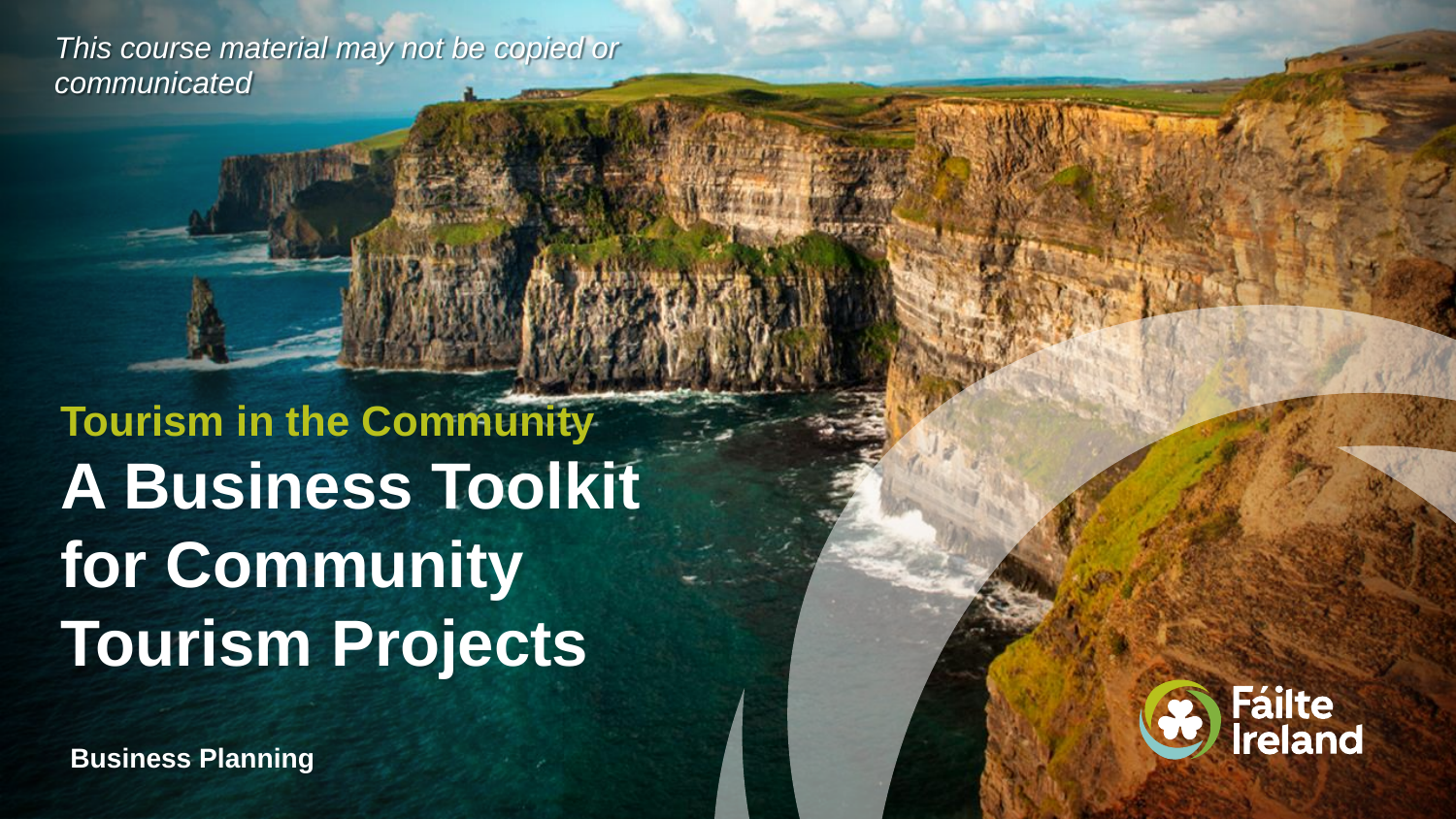### **Introduction**

#### **Strategy**

- Importance of a Business Plan
- Business Plan v Financial Plan
- 3-to-5-year time horizon



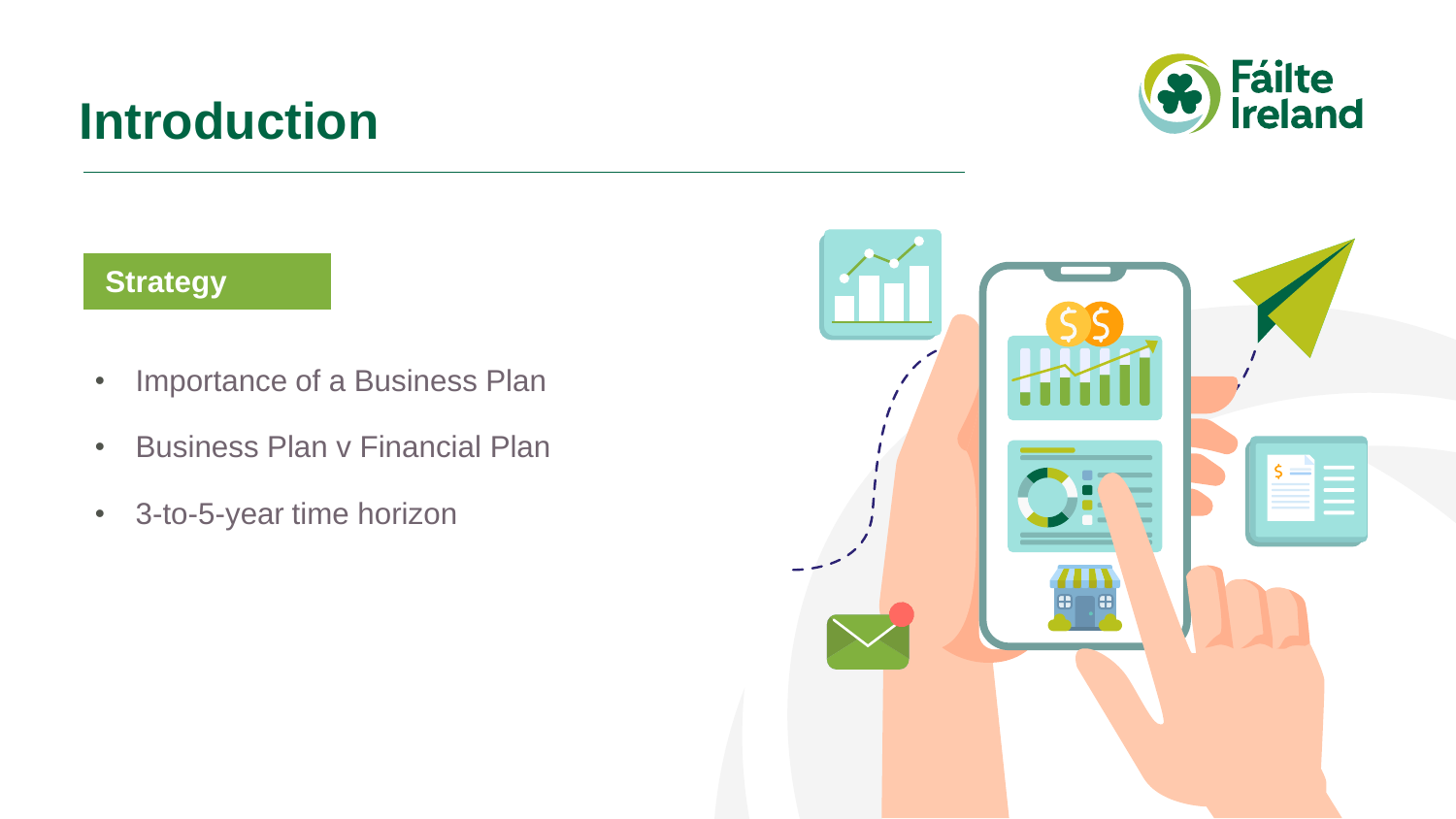## **Overview**



#### **We will look at a brief overview of the following:**



- The benefits of implementing a Business Plan
- Tips on how to successfully develop a Business Plan
- How to implement and monitor the progress of the Business Plan through to completion.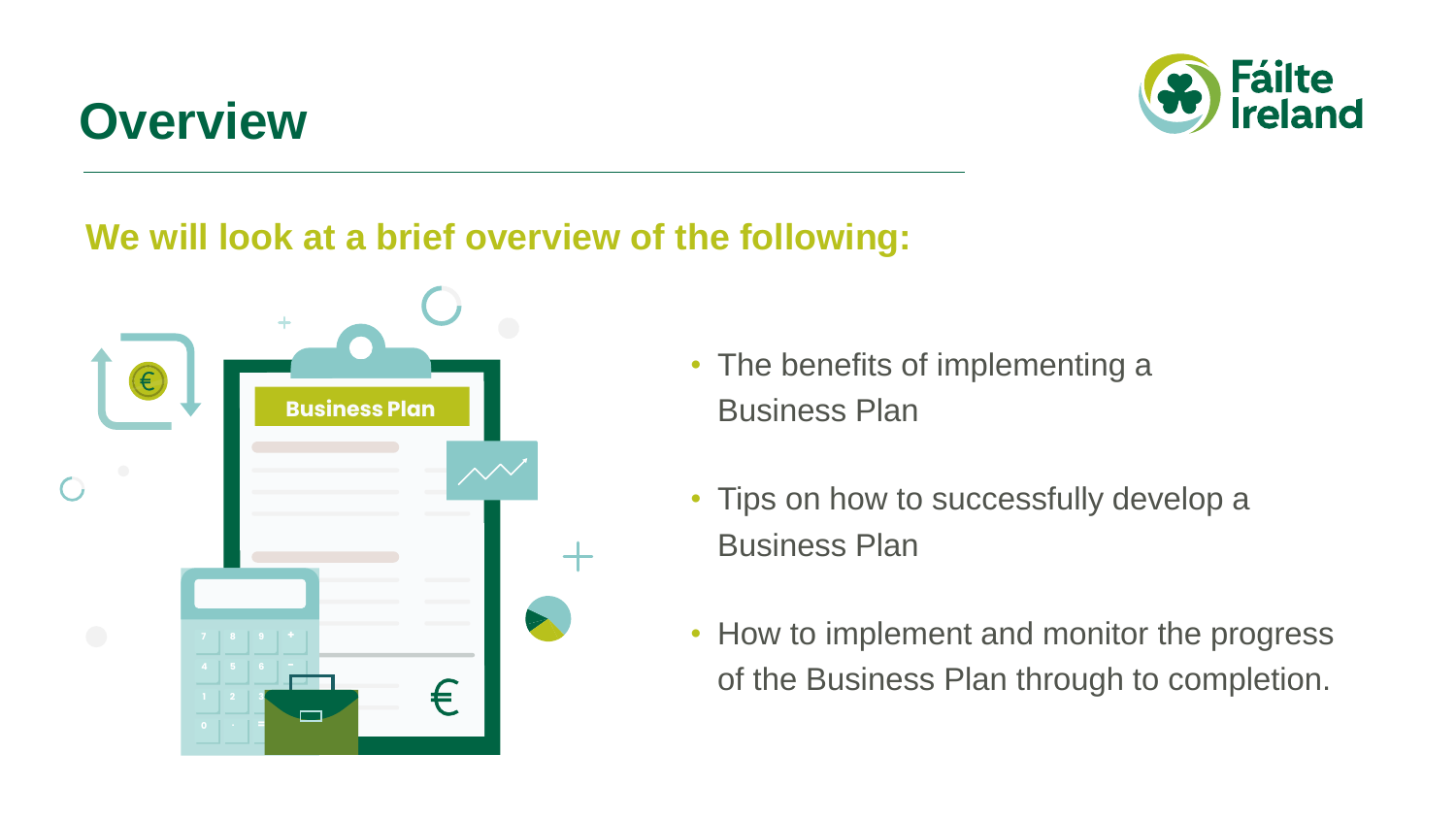### **Benefits of a Business Plan**



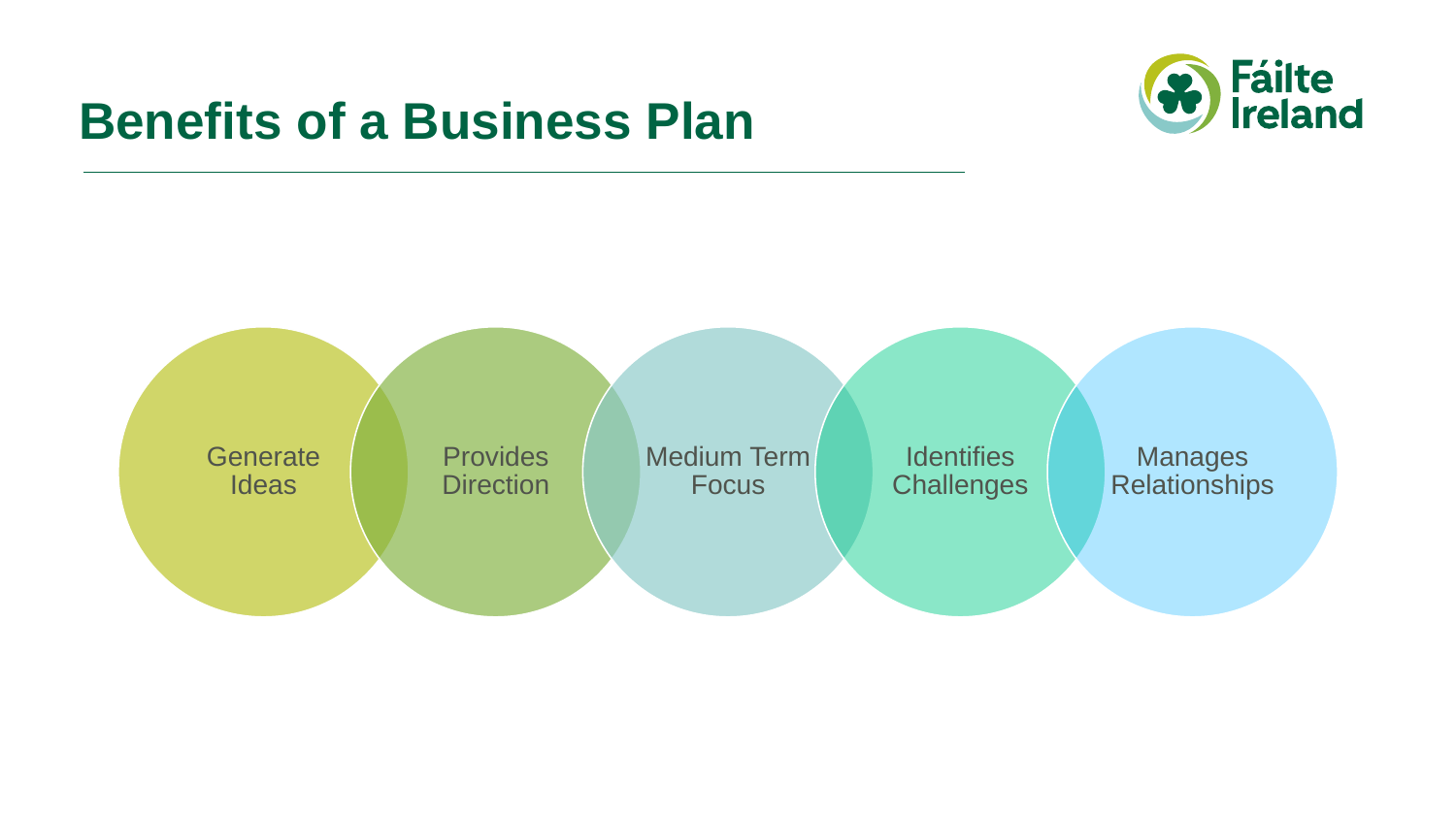# **How to develop a Business Plan**



#### **Key Considerations**

- Strengths and weaknesses
- What would success look like
- What actions need to be taken
- How are we going to implement these actions
- Identify potential pitfalls
- Goal measurement

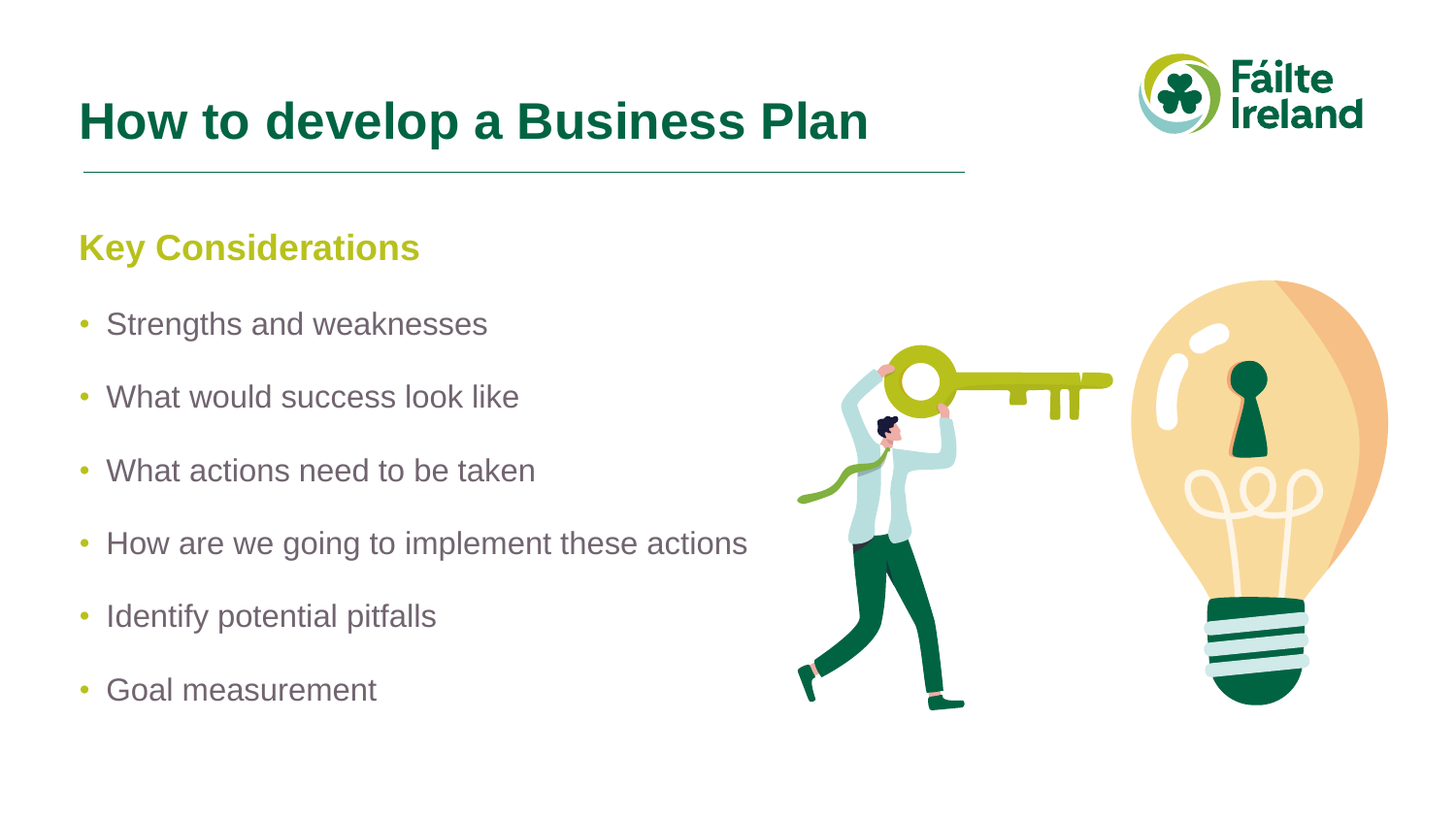## **Business Plan Management**



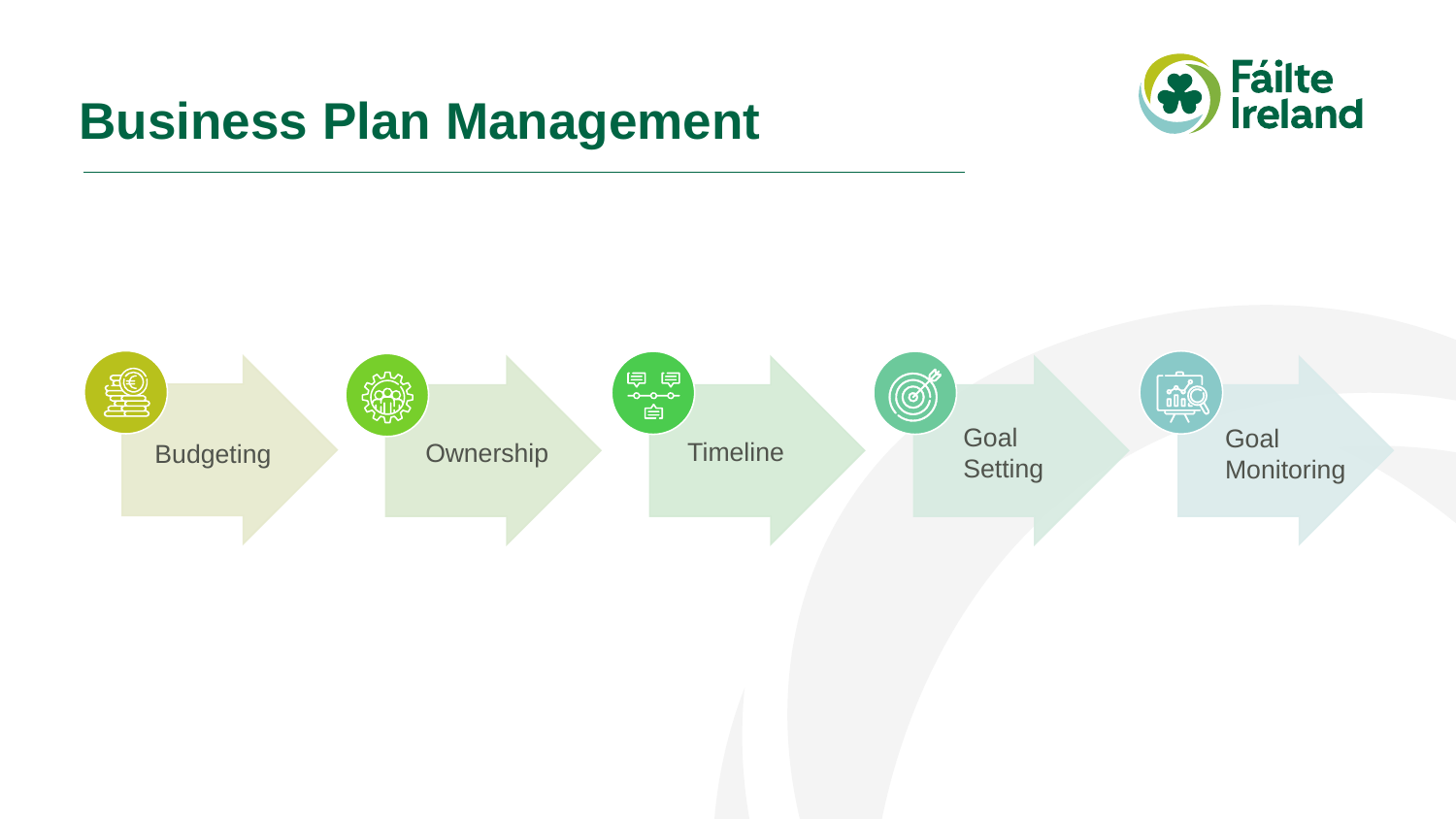# **Summary**



- Clear and detailed plan
- Ensure appropriate structures are in place
- A supporting financial plan is critical